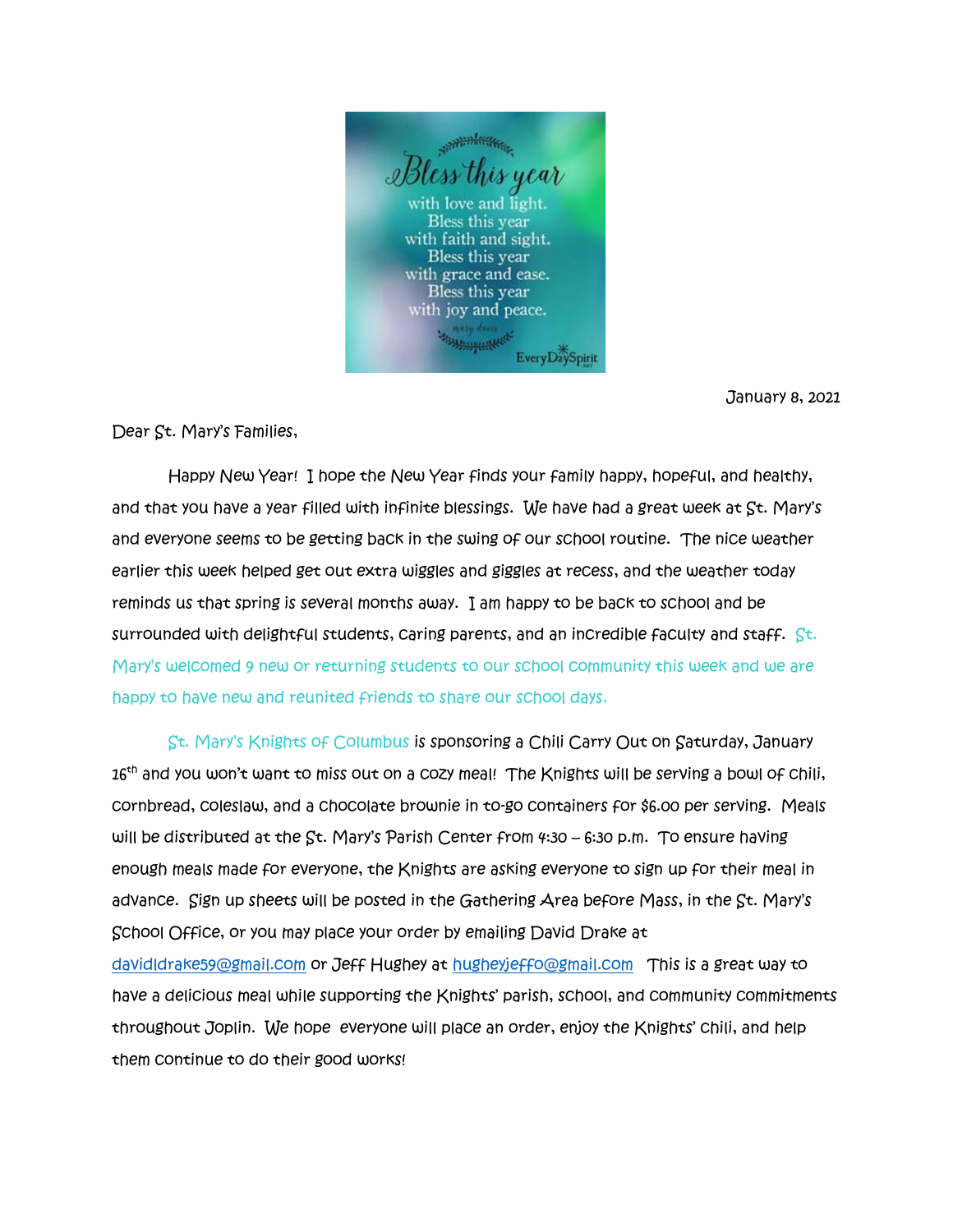Have you ordered one of St. Mary's amazing yearbooks for your child yet? Orders are being taken for the 2020-2021 edition of St. Mary's yearbook, but the Early Bird price of \$15 per yearbook will only last another week. Staring on January 15th the cost of yearbooks goes up to \$20 each. St. Mary's talented Miss Amy does a phenomenal job each year putting together a full-color yearbook filled with pages of smiling kiddos, special class pages filled with special events, and several themed pages. As a special treat, the  $5<sup>th</sup>$  grade class chooses the design of the yearbook each year, so you don't want to miss out on all of the fun! Order forms were sent home in Communicator Envelopes several weeks ago, and you can also place an order online at inter-state.com/flyerentry/53980N.

St. Mary's annual  $4^\text{th}$  and  $5^\text{th}$  Grade Spelling Bee is right around the corner! All  $4^\text{th}$  and 5 th graders received the complete 2021 list of the official Joplin Globe Spelling Bee words to take home with them before Christmas Break, with the additional 6<sup>th</sup> grade list provided on Tuesday of this week. Classroom spelling bees will be begin this coming Tuesday, January 12<sup>th</sup> and will continue on Tuesdays until January 26<sup>th</sup>. Winners from the three classroom bees will compete in the  $\mathcal{S}$ t. Mary's Spelling Bee on Friday, January 29<sup>th</sup> starting at 10:00 a.m. The winner of the St. Mary's Spelling Bee will represent our school on Monday, March 15th at the Joplin Globe Spelling Bee. The three classroom spelling bees will be conducted separately, and the format will follow the same guidelines as the final spelling bee.

| Tuesday, January 12th             | $4th$ and $5th$ grade lists            |
|-----------------------------------|----------------------------------------|
| Tuesday, January 19th             | 6 <sup>th</sup> grade and "Hard" lists |
| Tuesday, January 26 <sup>th</sup> | "Harder" and "Hardest" lists           |
| Friday, January 29th              | <b>Final Spelling Bee</b>              |

Parents will not attend the classroom spelling bees, but parents of the spelling bee finalists will be invited to attend the final spelling bee on January 29<sup>th</sup>. If you would like an additional list of the 2021 Joplin Globe Spelling Bee words, the following link will provide you with each of the lists used in the spelling bee:

<https://www.joplinglobenie.com/contests>